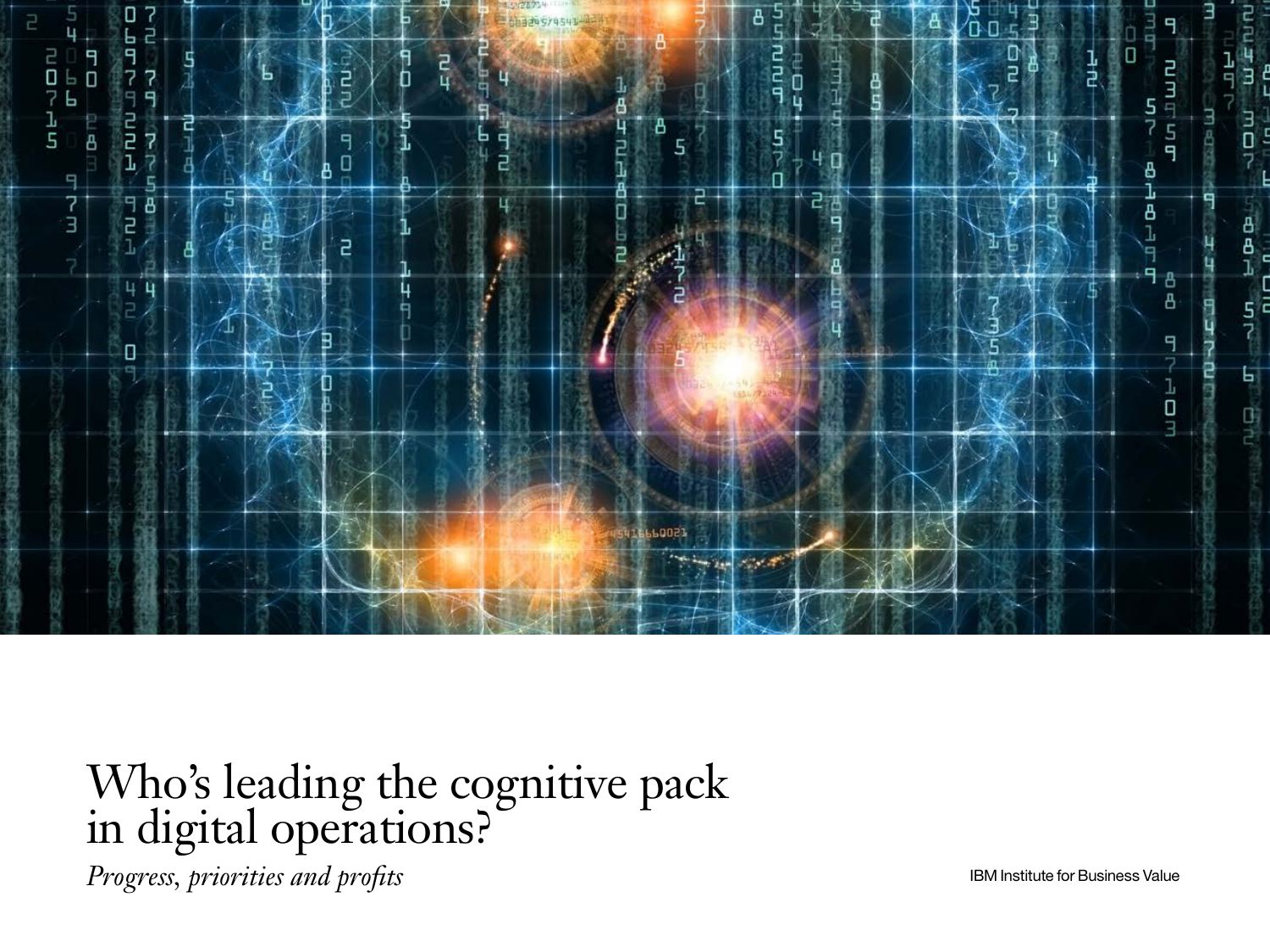#### **Executive Report**

Operations and supply chain, Cognitive computing

## **How IBM can help**

Digital operations are transforming businesses through analytics-led, Internet of Things (IoT)-enabled business strategies and operating models for optimized efficiency, customer centricity, economic growth and asset productivity. IBM Digital Operations includes integrated services, software and infrastructure solutions. Our portfolio includes Predictive Asset Optimization, Smarter Home and Appliance, Connected Vehicle, Smarter Energy, Connected Retail, Instrumented Value Chain and Connected Health. Connect with us to navigate this dynamic, rapidly changing landscape in the cognitive computing era. Visit **ibm.com**[/services/us/business](http://www.ibm.com/services/us/business-consulting/digital-operations-internetofthings/)[consulting/digital](http://www.ibm.com/services/us/business-consulting/digital-operations-internetofthings/)-operations-internetofthings/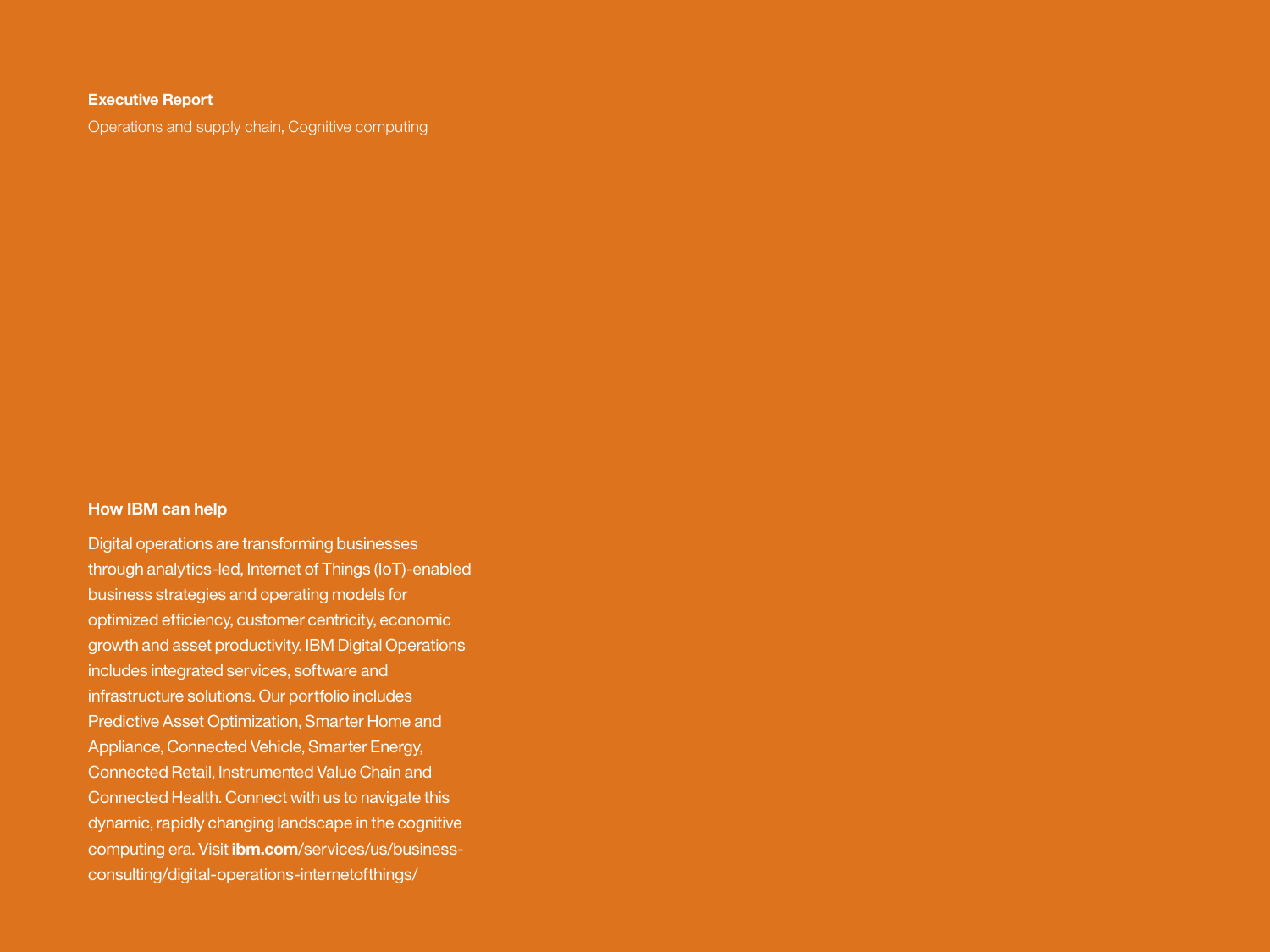# *The road to the cognitive future runs through operations*

*Senior executives are reinventing their companies and industries with analytics-enabled digital operations. For many, both strategy and execution have a way to go, as a new generation of cognitive computing promises greater value – and presents fresh challenges. Our research shows the business case for digital operations is compelling, with high-growth/ high-profit companies acting more on company-wide, integrated strategies. These high performers are getting more out of the still-maturing cognitive technologies that power businesses behind the scenes. In this report, we discuss progress, priorities and profits along the road to the cognitive future.* 

## Executive summary

Many Chief Operating Officers (COOs) are guiding their organizations to take advantage of intelligent, responsive processes that provide "anytime, anywhere," analytics-led insights. Their objective is to decrease the amount of human intervention required to perform real-time actions across their operations. To do so, they are connecting every possible Internet of Things (IoT) device using today's digital technologies. This is happening across industries as they:

- Optimize assets and enable them to control their own environments
- Automate factories with IoT sensor/actuator controls and robotics
- Reduce energy consumption and give back to the grid
- Operate heavy industrial equipment and vehicles autonomously
- Manage inventory in warehouses and deliveries with drones.

Previously, operations executives told us that they were reinventing their operations. Top priorities were IoT, predictive analytics, cloud and mobile. Core operating functions were well underway, but both strategy and execution lagged behind. Companies struggled to keep up the talent demands imposed by the switch to digital operations.<sup>1</sup>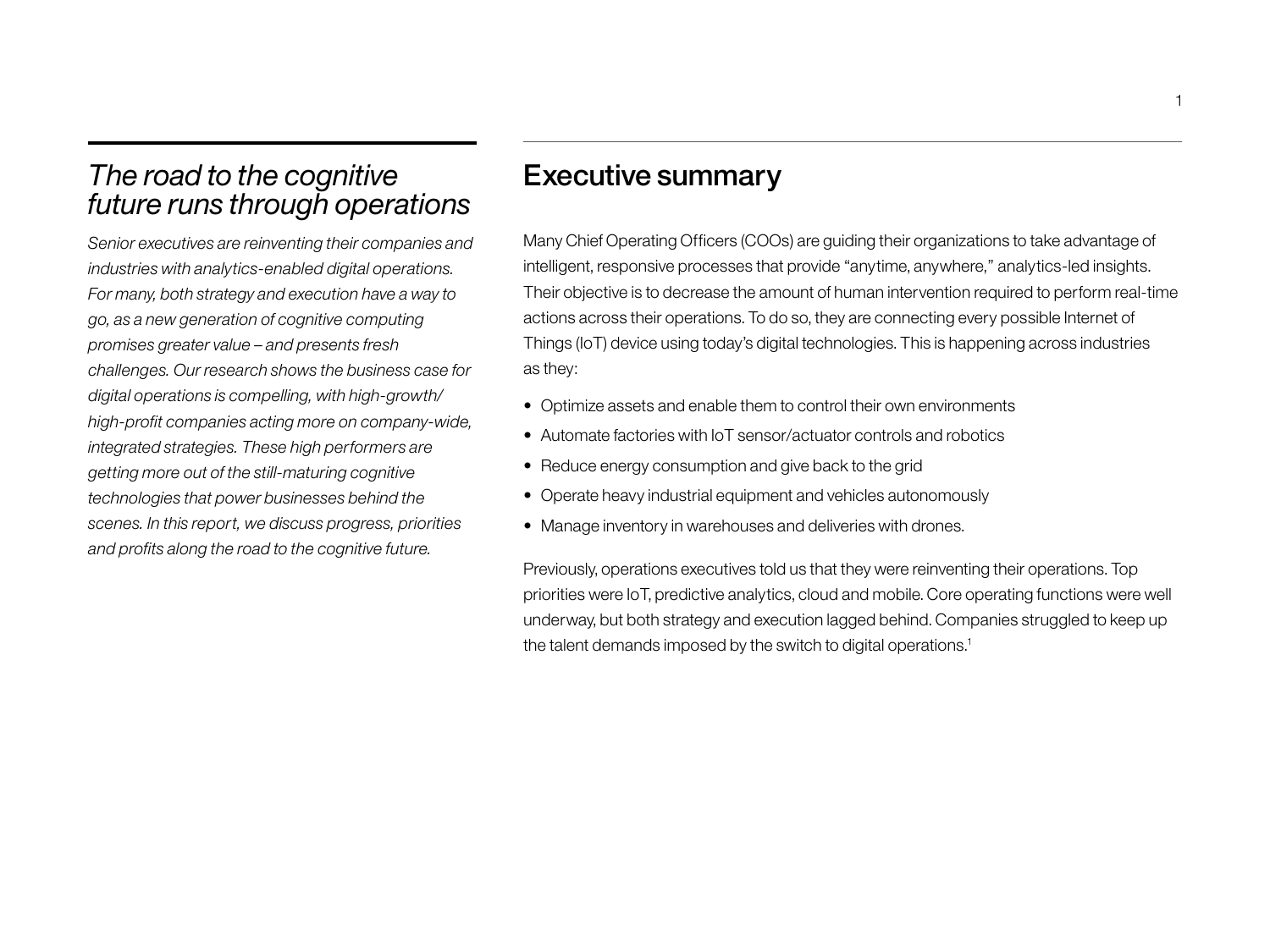

**Pack leaders** transform operations with an integrated digital/physical strategy and execution plan **2.5X more** than peers

**1 in 2 surveyed executives** report **significant ROI** from implementing

critical digital technologies

**Executives** said they expect to **double their use of cognitive computing** for operational optimization in the next 3 years

This year, we employed a real-time assessment tool and global survey to follow up and measure progress in adoption and maturity. In addition, several in-depth interviews with executives explored their experiences in digital operations transformation. So, how can our findings help you? To summarize:

*High performers, "pack leaders" as we shall call them, are ahead.* Respondents reporting higher revenue growth and profitability act more than others on a company-wide, integrated strategy for digital operations and they have highly-developed processes in critical areas.

*Key technologies are proving to be more than hype.* Getting multiple technologies, each experiencing its own evolution, to work together in support of complex internal and customerfacing operations takes a lot of time, effort and expertise. Critical technologies such as IoT, cloud, analytics and mobile are delivering on their promised value, as seen through realized returns on investment.

*The path to cognitive is accelerating.* Predictive analytics are advancing, as the path to cognitive computing accelerates, industry-by-industry, process-by-process. Top-level buy-in for advanced analytics initiatives has jumped over the past year as executives increasingly recognize the business benefits.

Most companies are still building the basic infrastructure needed to support digital operations transformation. They remain focused on foundational technologies of the digital era, including cloud and mobile, over advanced tools like IoT and robotics in manufacturing. However, they are making progress in those areas as well.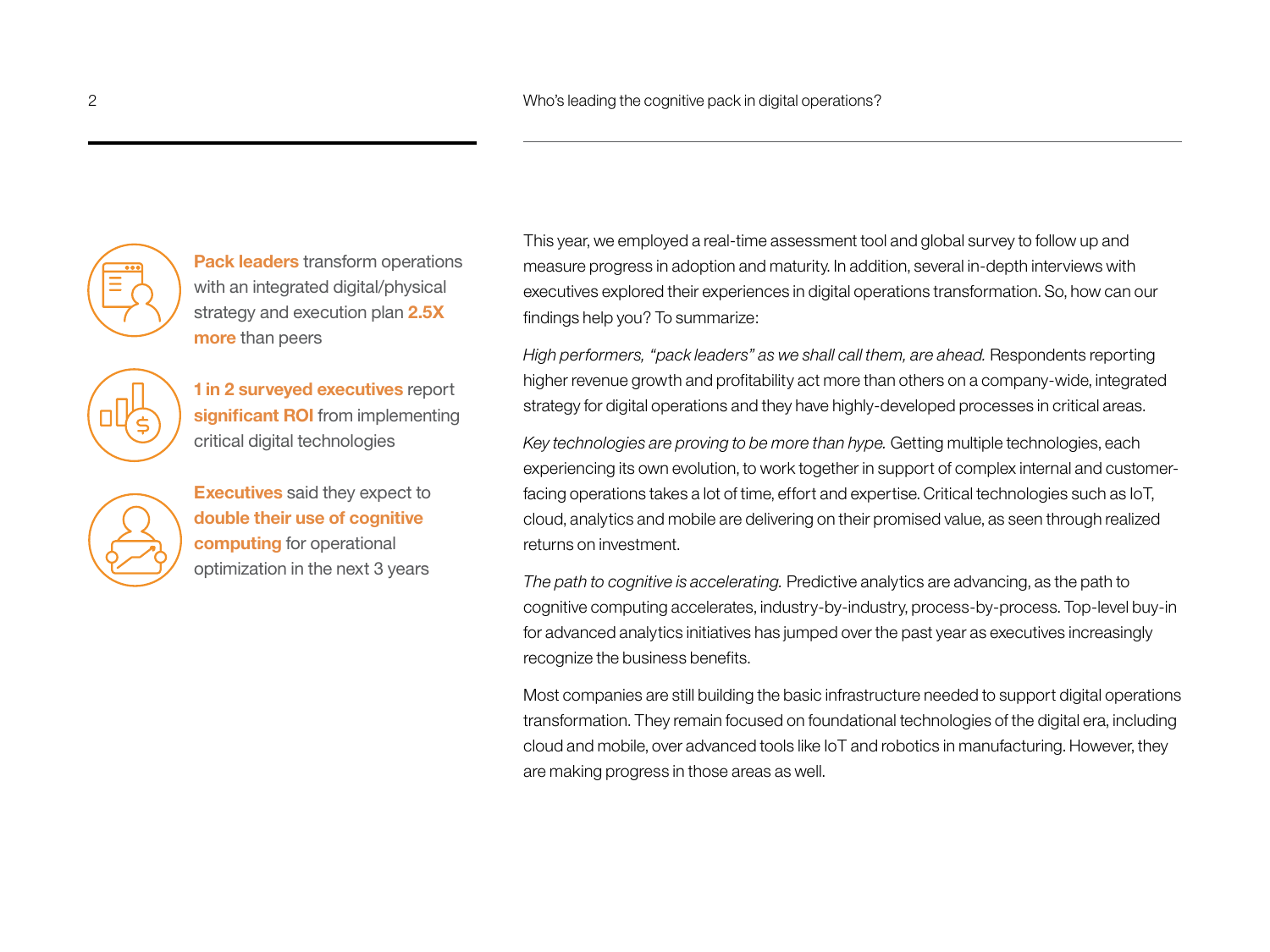But many companies lack a clear strategic vision and plan for digital operations, a serious shortcoming that could hobble efforts at transformation. In fact, those respondents with the most integrated digital operations strategies report much higher maturity in significant applications – and their less-prepared peers risk falling further behind.

And having a plan pays off. Companies that operate smoothly behind the scenes should have a big edge over less-efficient competitors, and digital operations are an important way to establish that edge. Ultimately, the move to digital operations is about building competitive advantage – and avoiding disruption at the hands of more digitally capable rivals.

"The only thing people will want to talk about in the future is, 'How are you going to help me transform my business model?'" said Alexandre Attal, who sees digital transformation up close as Executive Vice President and Head of Digital Services and Incubation and Business and Application Services at Fujitsu America. "Because somebody is trying to disrupt me somewhere, and the way they're disrupting me is through technology."

*"The rate of change in technology is so unpredictable that it's hard to know where we are as opposed to others. So we're focusing on the critical technologies (cloud, mobile, analytics, IoT) to remain competitive."* 

**CEO,** Industrial Products, United Kingdom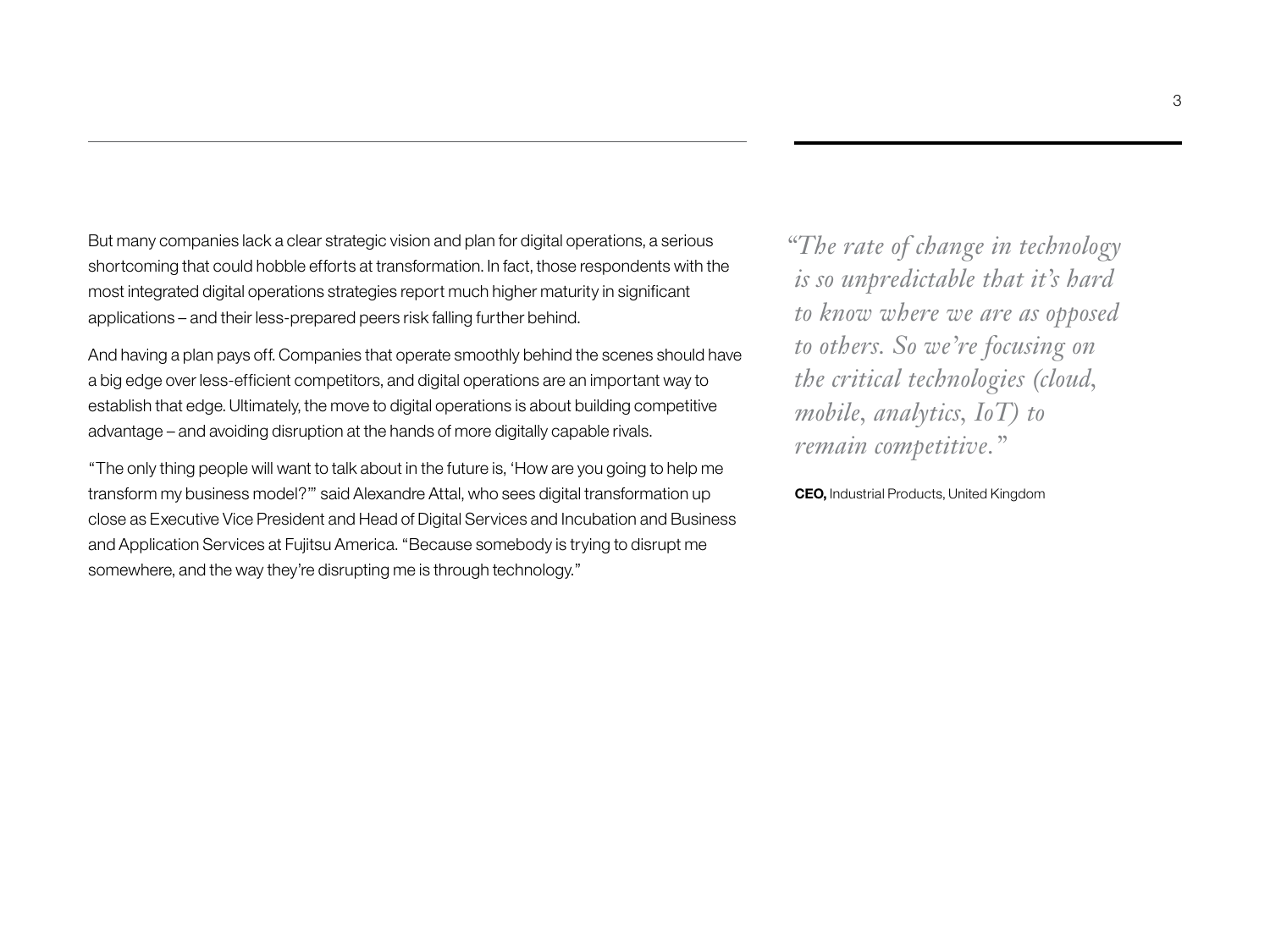# Pack leaders provide direction

Successful companies are more focused on digital operations than their competitors. We identified the pack leaders, a group of 63 respondents (12.5 percent of the total sample) with stronger financial performance than their peers. These companies report annual revenue growth and profit margin increases of more than 5 percent and annual profit margins of more than 15 percent over the past two years.

We found that pack leaders are further along the digital operations reinvention journey. They are following a strategic roadmap and 2.5 times more of them have taken steps to act on their integrated digital operations strategy, compared to others (see Figure 1). This group has worked hard to develop an integrated strategy across the C-suite with consensus on priorities, goals and a communication plan.

Pack leaders have developed a 3-5 year execution plan and they have a technology roadmap to drive their successful development/operations activities, IT platform development and application development. But there is plenty of room for improvement – 83 percent of surveyed organizations have a high-level strategy with no formalized plan of action.

We cannot untangle cause and effect to determine if digital operations are driving financial results, or if thriving businesses are investing in digital operations, or both. But these healthy, wealthy organizations did tend to have relatively mature digital operations compared to other respondents. This relationship makes sense given the power of digital operations to both reduce costs and enhance business opportunities. Both are important, but "supporting growth and customer-facing initiatives provides the greatest value over time," said Subbu Allamaraju, Vice President, Technology at Expedia, Inc.

## **Figure 1**

### *Driving with a map offered more success*

Have an integrated digital/physical operations strategy and execution plan, and have taken steps to transform

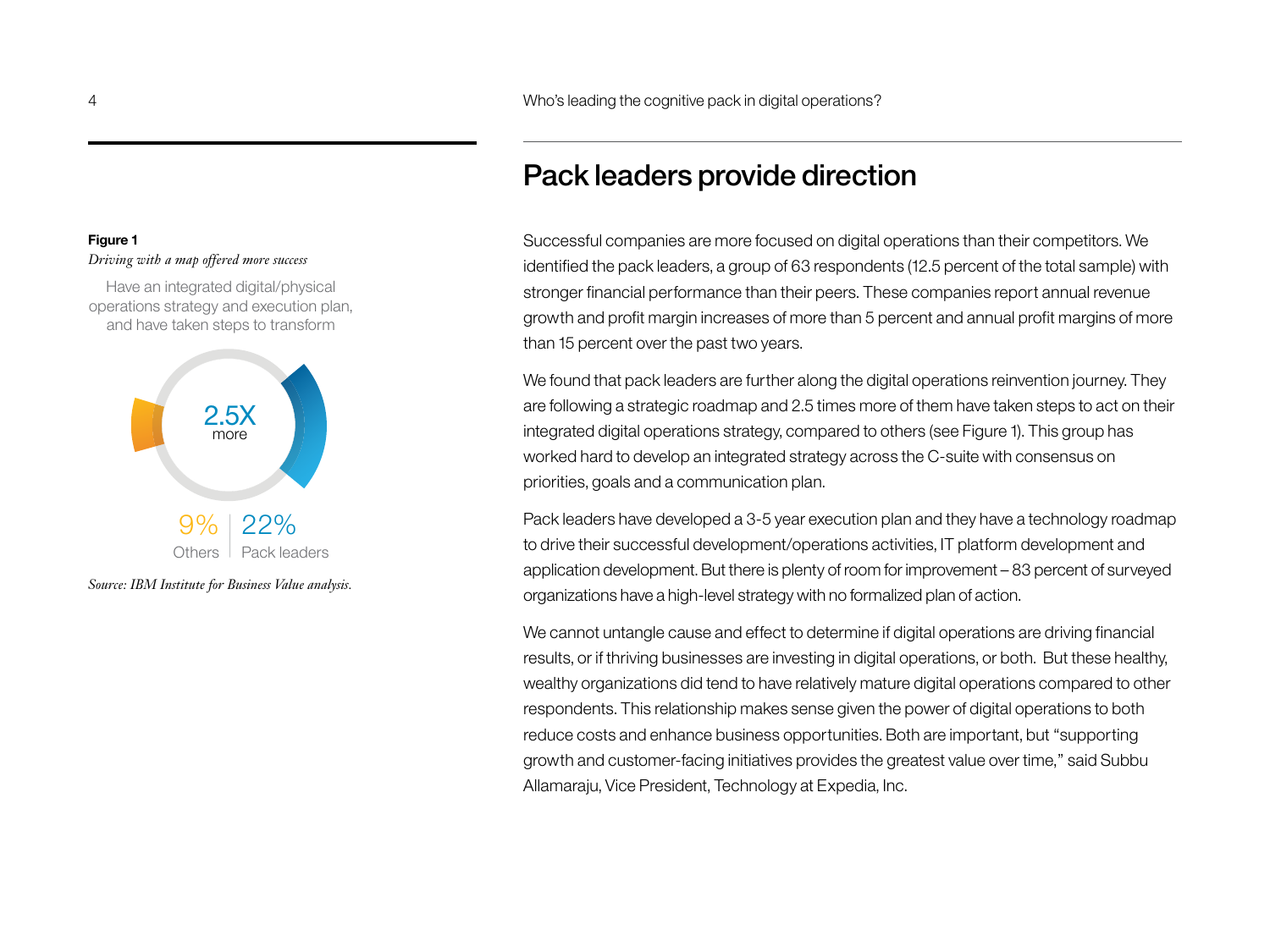Our analysis shows that the most financially robust companies are following a transformation roadmap. Pack leaders are more focused on and investing in the critical technologies. Their investments are similar to or slightly greater than others in IoT, mobile technologies, collaboration and social applications, cloud computing, predictive analytics, as well as industry-specific automation, such as robotics in manufacturing and drones in distribution (see Figure 2).

### **Figure 2**



*Companies are investing in critical technologies*

*"The 'anchor' for products won't be the physical asset; it will be the digital entity – the product plus all the information associated with it."*

**COO,** Consumer Products, Italy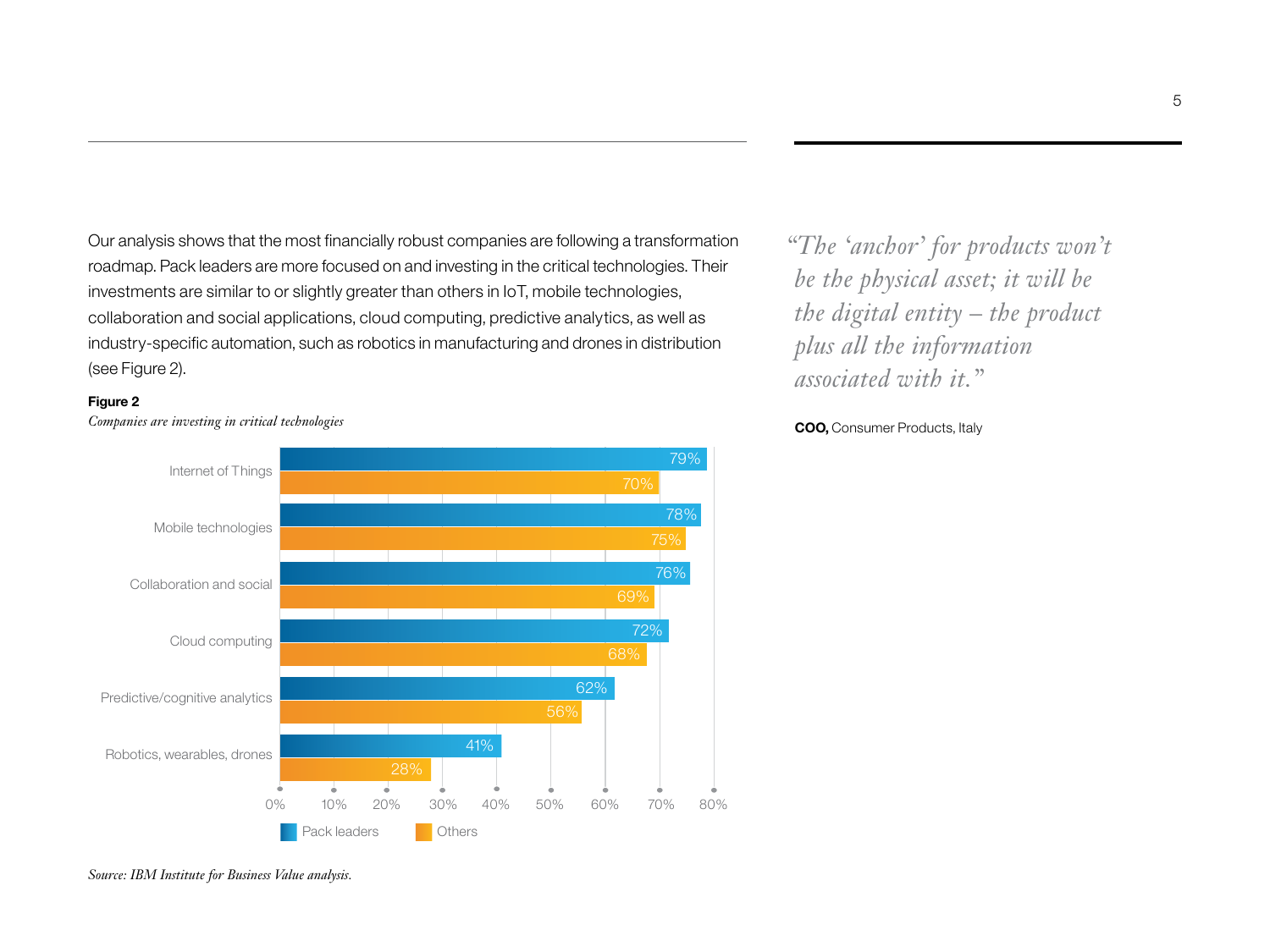Another area of differentiation is in the maturing of digital operational processes. Our pack leaders also have more advanced strategies and plans; all reporting quite- to highlydeveloped levels of maturity (see Figure 3).

A German rail service provider is a great example of implementing an integrated solution that marries IoT and predictive analytics with fleet, asset and energy management. Modern trains are equipped with intelligent sensors, recording devices and cameras which constantly record variables such as the temperature, energy use, switching time and component condition, position and deterioration.

Sensor readings are sent to the predictive maintenance system over communication links and via wireless networks in train stations. Continuous streams of data from sensors at railway crossings, tracks, signals and switching points are also received. That is a lot to sense, detect and monitor. This optimized maintenance system has reduced operating cost by 30 percent, increased first-time-fix rates and improved passenger safety.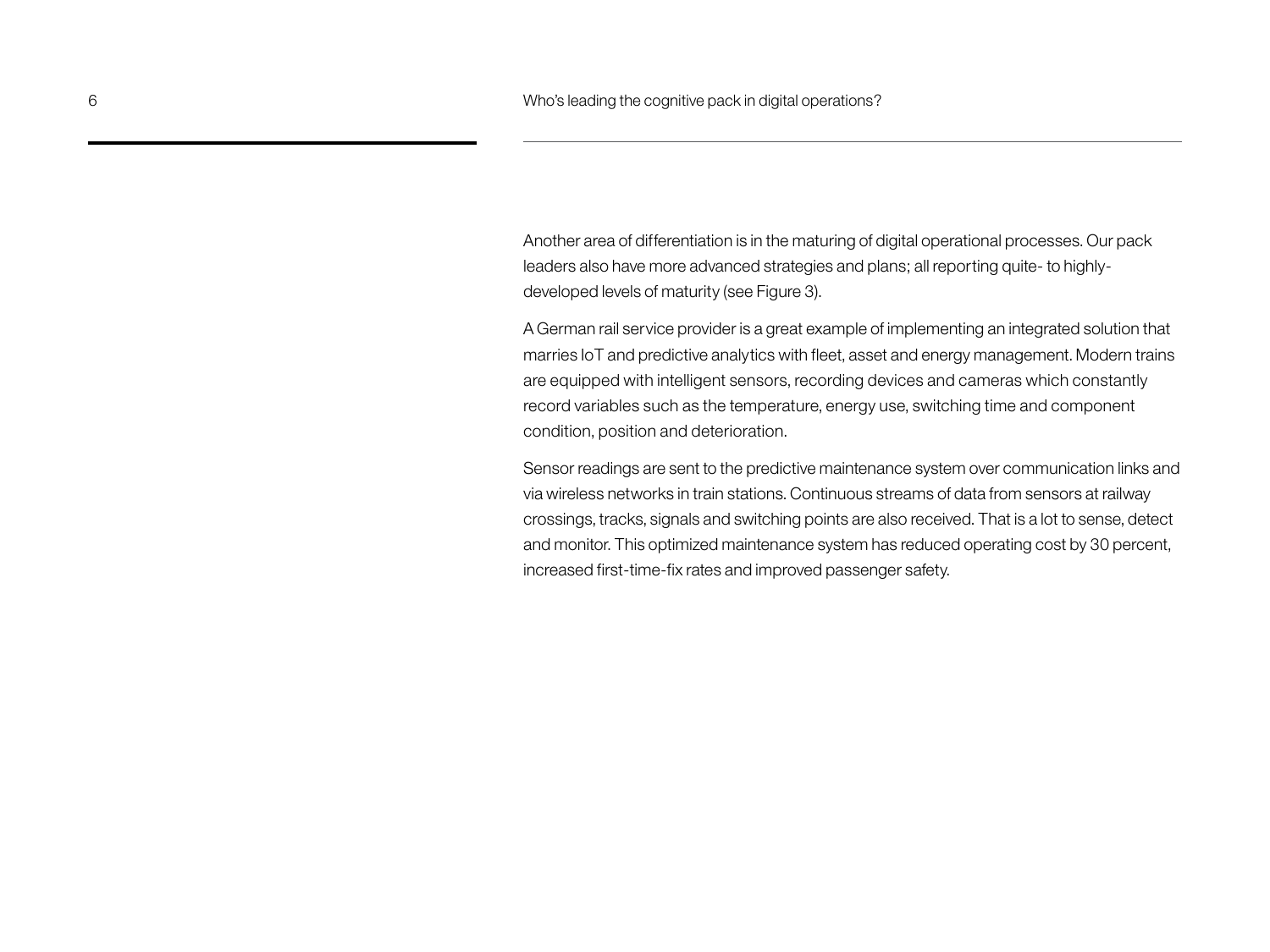## **Figure 3** *Maturity of digital operations apps*

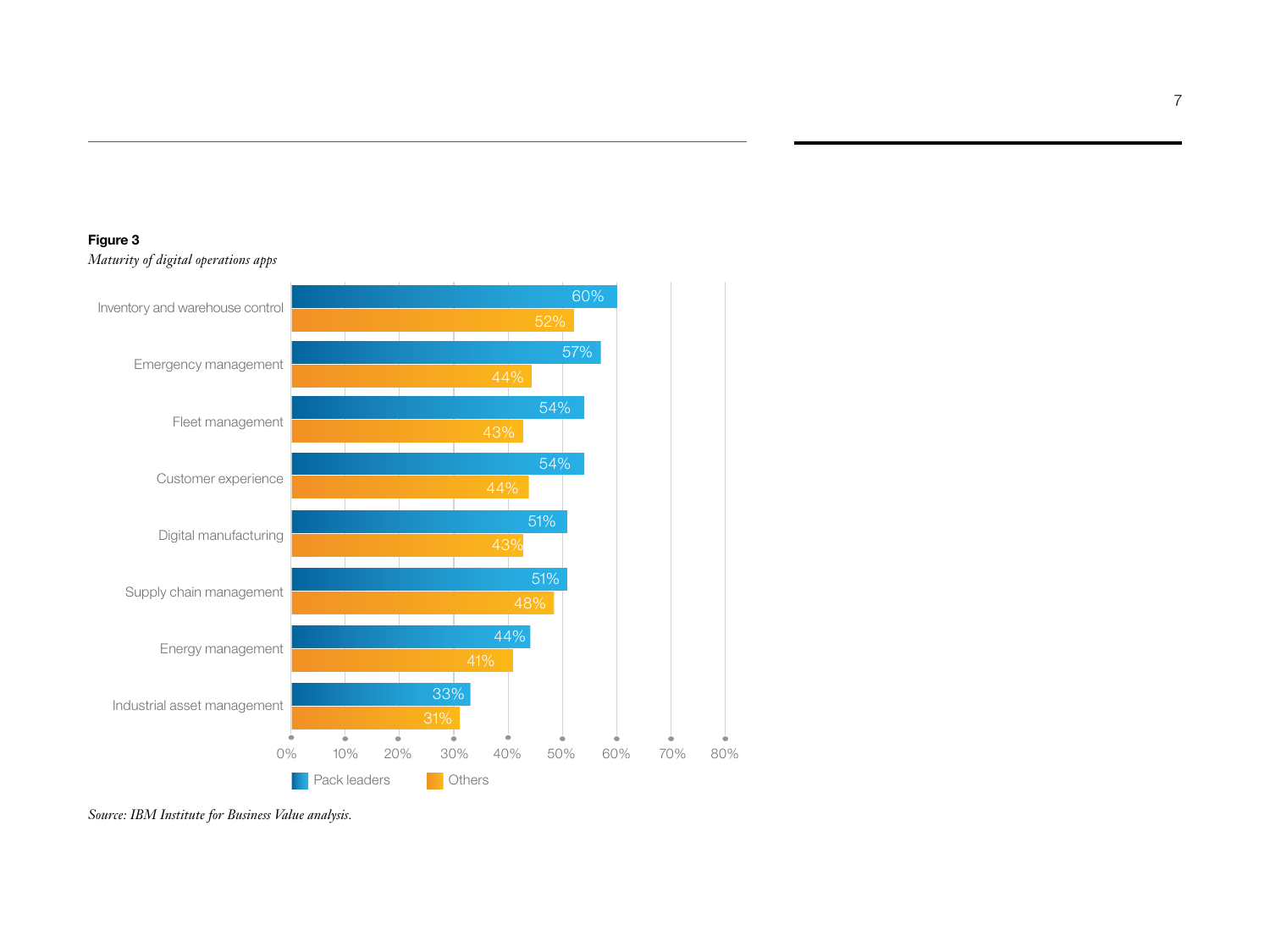# Moving through the hype to value

Digital operations transformation is hard work. It involves several different technologies, each at a different stage of maturity, which must work together and be integrated into existing processes – all without disrupting the flow of business. Having a strategic vision is an important, and too often overlooked, first step.

The road to digital operations starts with foundational technologies of our era: cloud and mobile. More survey respondents named these two pillars of digital operations as "most important to business strategy" of any technology on our list. "My focus is to help the company migrate from the data center to the cloud," said Expedia's Mr. Allamaraju. "It's a multi-year journey."

Even with migration as an ongoing task, cloud can make it easier for operations to integrate diverse digital tools. Fujitsu is able to quickly realize value from acquired technology, said Mr. Attal, thanks to cloud-based APIs. "Even if you're running a mainframe, you can create a digital and visible supply chain on top of it."

Visibility has always been a global issue in supply chain management. However, in the last year, the criticality of increasing real-time visibility into global operations has surged 44 percent. Cloud-based apps provide this needed instantaneous awareness of operational transactions, and companies are eagerly implementing them – at a growth rate of 32 percent – to manage their operations anywhere, at a moment's notice.

An example of improving visibility is real-time data gathered across different IoT devices to support a connected vehicle. One automaker is building brand loyalty by making its connected vehicles a gateway to a wider array of apps and onboard commerce offerings to enhance the driving experience, such as location-based gas or food discounts. A global mining equipment service provider integrates vast volumes of data from multiple sources, including streaming equipment sensor data. With constant monitoring of equipment performance, it has significantly reduced costs by preventing downtime.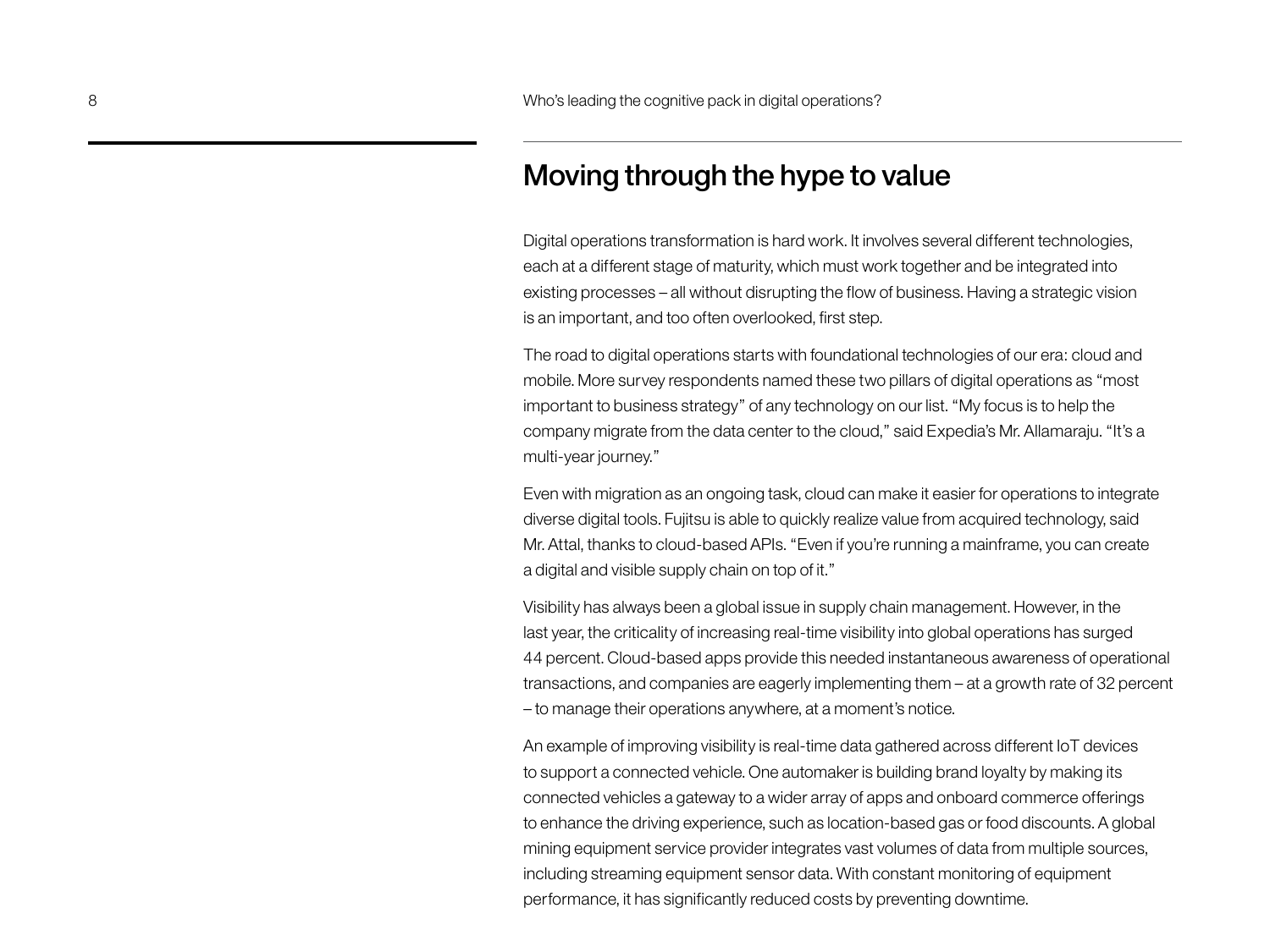Top-level buy-in for advanced analytics initiatives has escalated over the past year. Most COOs told us they plan to use advanced analytics, modeling and real-time data to streamline their operations even more in the next few years. It's high on their agendas because they realize it will help them predict demand and monitor their production schedules more accurately, and make their supply chains more transparent. These, in turn, enable lower processing and inventorycarrying costs and faster responses to changing customer preferences.

We now see many client examples of applying IoT and predictive analytics with cloud apps to achieve real-time monitoring and visibility across a wide spectrum of industries and use cases. And this innovation is paying off for adopters. In every area, the reported level of return on investment (ROI) was substantial to significant (see Figure 4).

#### **Figure 4**

*Level of ROI realized based on implementation of critical technologies*



*"With real-time data, advanced analytics and single view of the customer, we'll be more agile and able to respond more rapidly."*

**COO,** Banking and Financial Markets, Ireland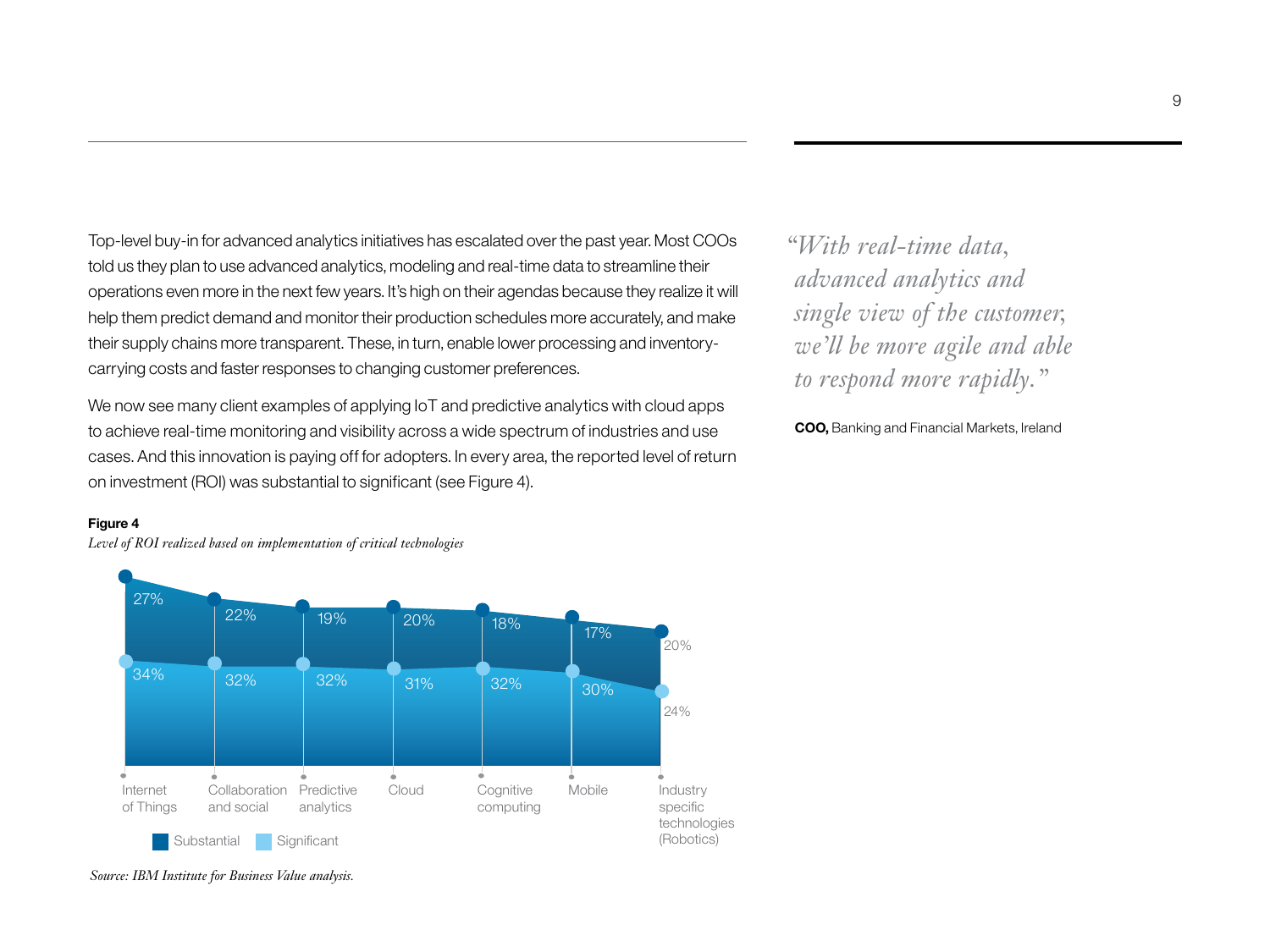## The path to cognitive accelerates

Another essential building block of digital operations is analytics, without which the flood of data created by other technologies is of limited value. Making meaning from data is essential, and immediate, proactive operational response is one of the most pressing business goals of respondents over the next three years.

Analytics is a component of digital operations that is following its own maturation curve, as mathematical computing progresses from predictive to cognitive "learning" diagnostic powers. The increasing prevalence of cognitive computing over the next three years is expected to be most visible in customer- and cost-centric areas, including product quality warranties and service, and optimization of manufacturing plants, networks and inventory. Fujitsu even predicts a business opportunity in the rich information to be gleaned from advanced analytics insights. "Selling that knowledge back to the market in a different form or product – that's where we see the future going," said Shobhit Porwal, VP Digital Business Services and Head of Hybrid IT at Fujitsu America.

Executives said they expect to double their use of cognitive computing for operational optimization in the next 3 years (see Figure 5). Companies are planning prototypes and pilots to explore cognitive computing in all areas of operations. Predictive asset optimization, including building and facility management, and plant optimization are areas of particular interest to executives for continued automation.

A commercial building solutions provider was designing a simple, user-friendly way to capture and analyze sensor data in homes, offices, and in the wider environment. It knew that an autonomous solution was vital. Equally, it required cloud connectivity to enable more sophisticated analytics and the aggregation of large datasets by its operational ecosystem.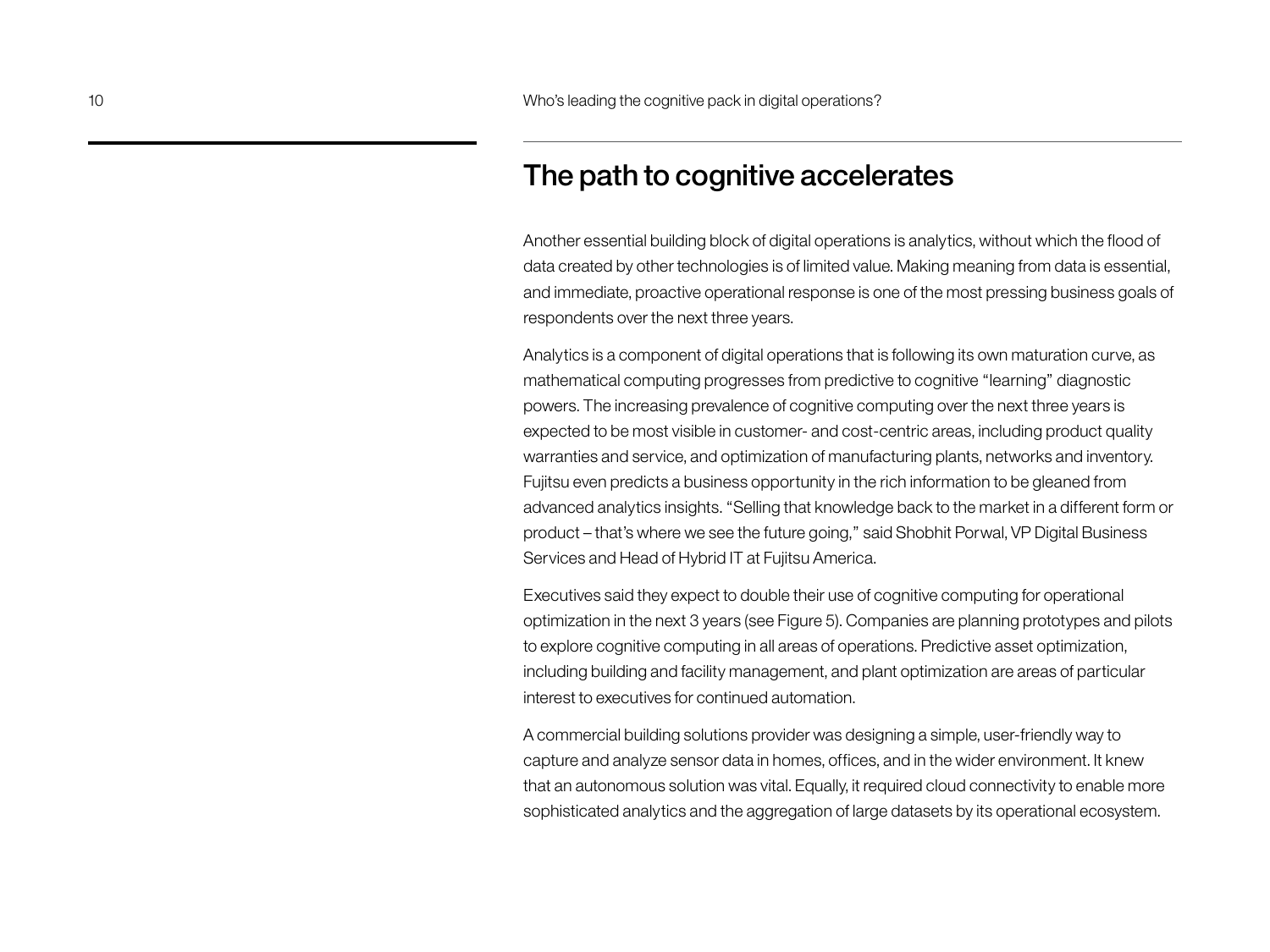## **Figure 5** *Growing use of cognitive computing*



*Source: IBM Institute for Business Value analysis.*

The solution is one of a kind – collecting, consolidating and self-analyzing environmental data from just about any source. Intelligence "at the edge" enables fast insight from potentially billions of devices. One example is doing useful processing of the data as close to the collection point as possible and allowing systems to make some operational decisions there, possibly autonomously. Innovative architecture supports high-performance and in-depth cognitive computing automation.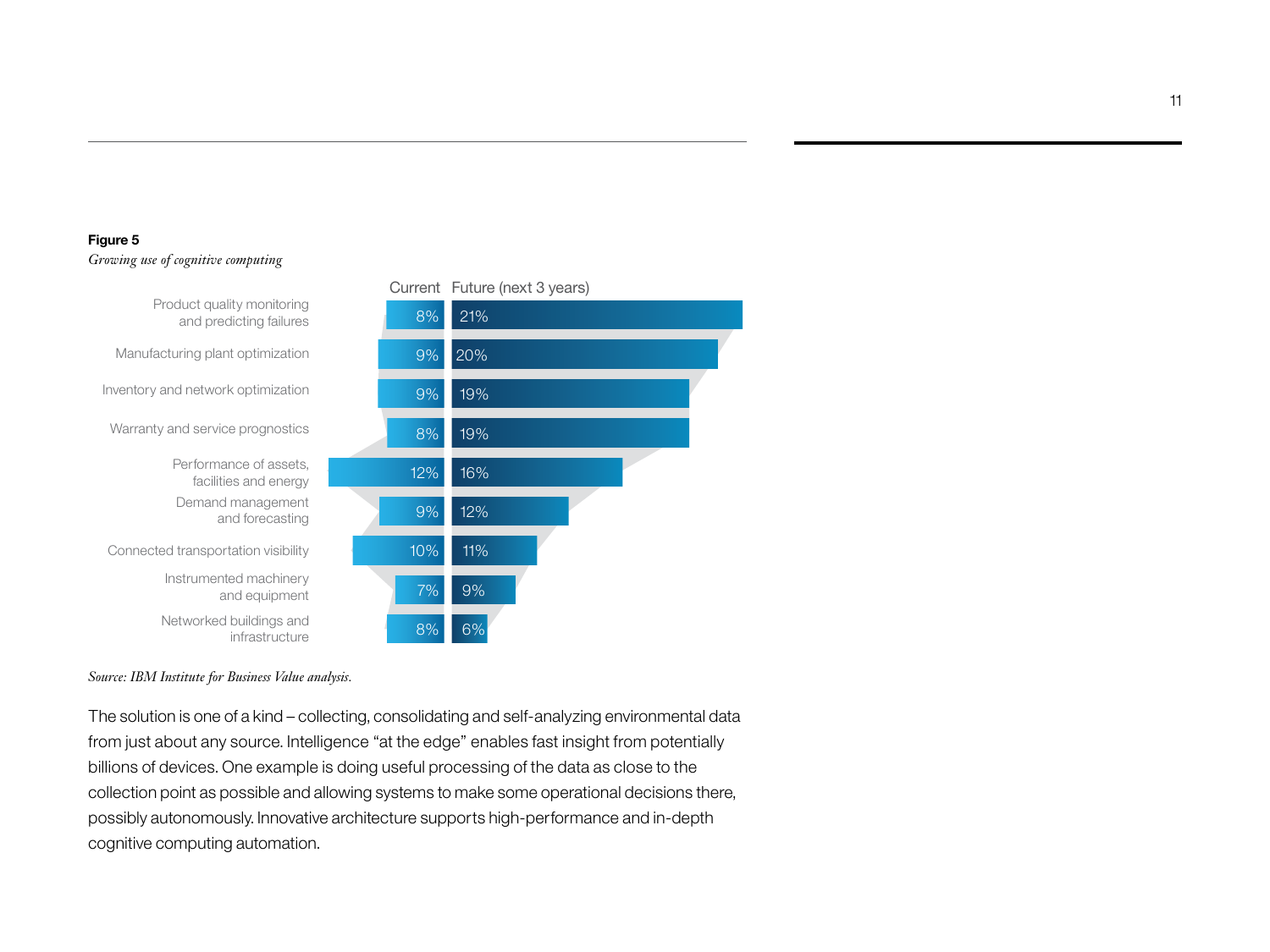Every industry, every region and even individual countries are at different points in bringing cognitive capabilities into their operations (see Figure 6 and sidebar, "Industries go with what they know"). Latin America (Mexico and Brazil, in this study) is the most active in pursuit of cognitive computing in the near term (2-3 years), within a broad range of process areas. Companies are especially focused on instrumented machinery/equipment and manufacturing plant optimization as that region progresses with digital manufacturing automation. Germany, known for engineering excellence, is also concentrating on automating production and manufacturing plant optimization.

#### **Figure 6**

<sup>2</sup><br>Primary process areas for cognitive computing in the next three years, by region

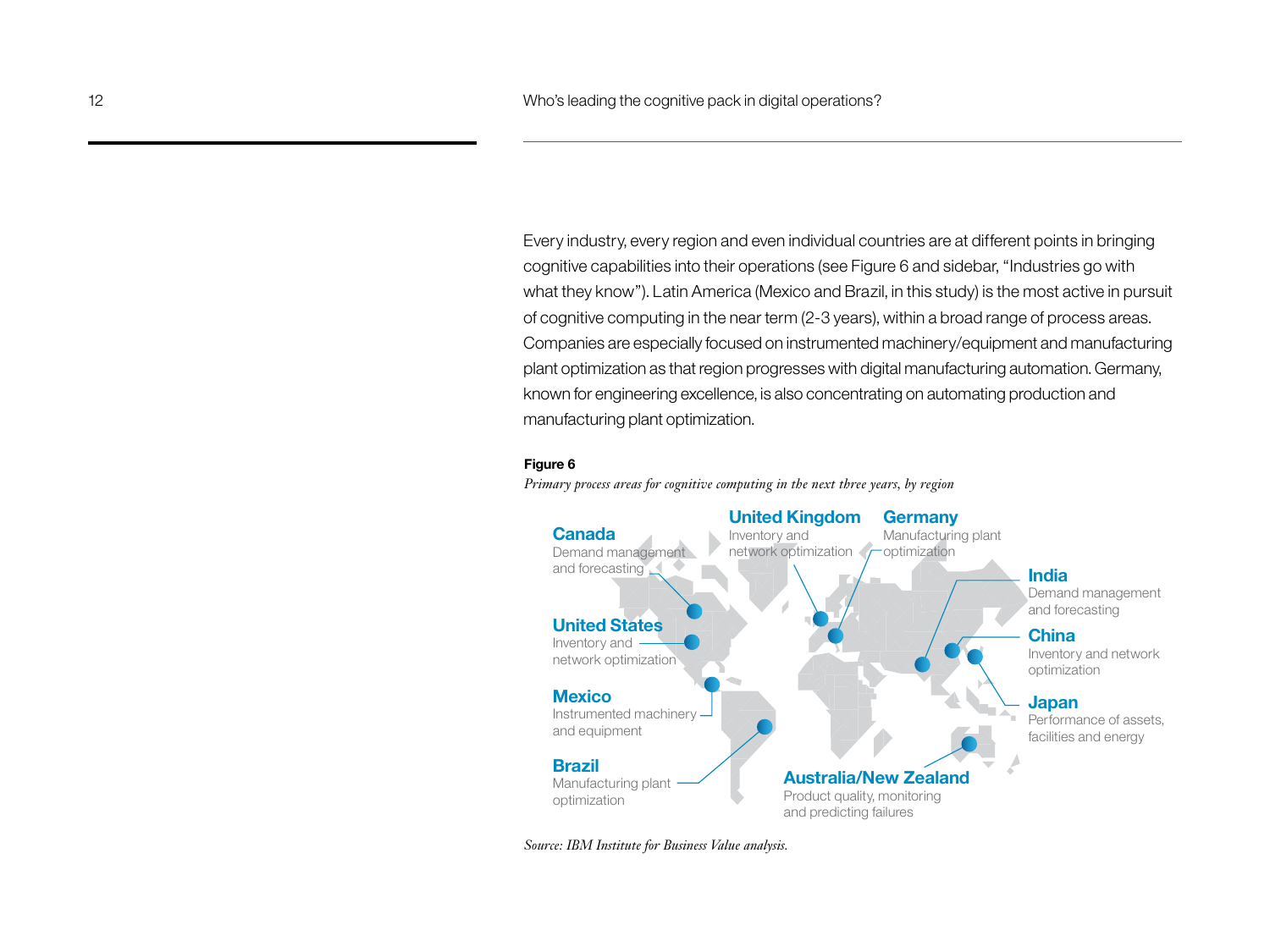Some companies in India have begun prototype experimentation in applying cognitive APIs to their demand management and forecasting processes to improve customer responsiveness. Japan, known for precision, is more heavily focused on performance of assets, facilities and energy management. Australia/New Zealand are planning to add cognitive computing to predictive maintenance and product quality initiatives.

China leads this pack in inventory and network optimization, followed by the U.S. The U.S. and Canada are keeping a close eye on changing customer/consumer needs and demand variability as they look to cognitive computing to support future demand management/ forecasting, with immediate customer order response to personalize the customer experience.

## **Industries go with what they know**

Our analysis shows that specific industries tend to be strongest in those areas of digital operations in which they have some existing expertise. Thus, retailers excel at using analytics for connected transportation, and consumer products companies are leaders in inventory management. Meanwhile, companies from banking and financial markets are more focused on cyber security risk.

But industries need to look beyond their core competences and develop strategies in other areas, especially as disruptive companies blur traditional lines between sectors. Most companies seem to understand this imperative. For example, companies across industries expect to ramp up efforts in analytics over the next three years, as understanding data in depth becomes a universal need.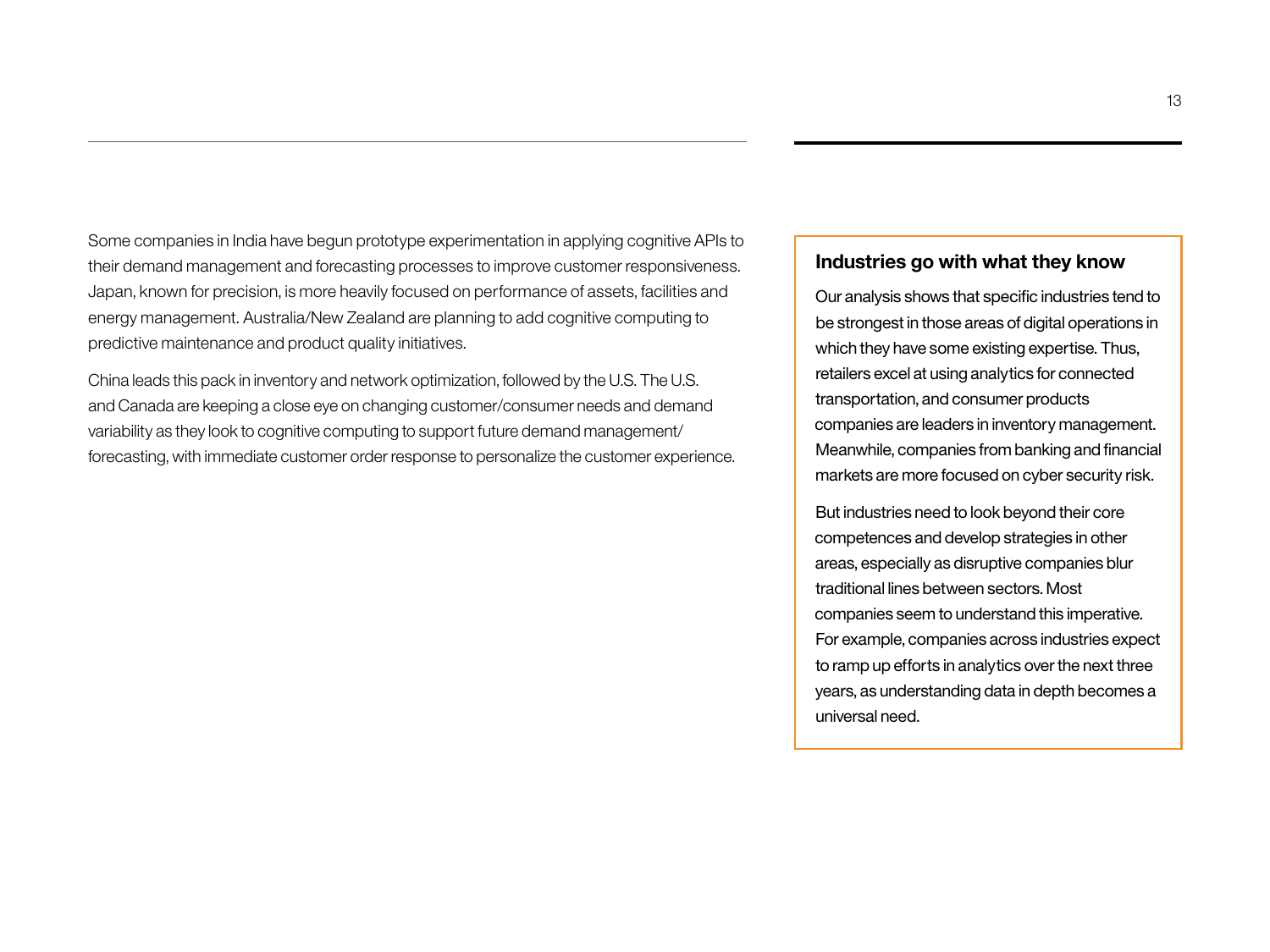## Recommendations

**Plan your work and work your plan.** Devise a clear and comprehensive strategy for digital operations, and then stick with it. Too many companies skip this serious step.

*Conduct executive visioning and design workshops to develop your integrated digital strategy*. From that, develop your execution plan for continued building of your foundational cloud and mobile infrastructures and apps. Plan to infuse predictive analytics and cognitive computing to analyze go-to-market processes and optimize supply chain partner networks.

*Tackle issues and innovate by designing new operational processes of high business value.* Ideate potential use cases and prioritize them based on business value and readiness to implement. Prototype, develop using agile techniques, test and scale. Then, start again with the next use case. Target use cases may include automating factories with robotics and sensor and actuator controls or enabling buildings to monitor and adjust temperatures while regulating energy usage.

*Incrementally envision digital innovations and improvement opportunities.* New innovations may be realized sooner by leveraging digital services from a broad ecosystem. Experts can supplement talent and skill gaps in critical areas, augment infrastructure needs, and oftentimes bring, much-needed technological proficiencies to jumpstart your digital prowess.

**Build from the cloud down.** Get the technology basics in place to create a healthy environment for the cognitive, data-driven future.

*Infuse new intelligence into products and services.* Integrate the data from IoT-connected devices and cloud-based transactional apps to engage new audiences while creating new channels of product/service distribution. Provide personalized customer experiences by tailoring services that range from embedded product maintenance and replenishment to specialized delivery options.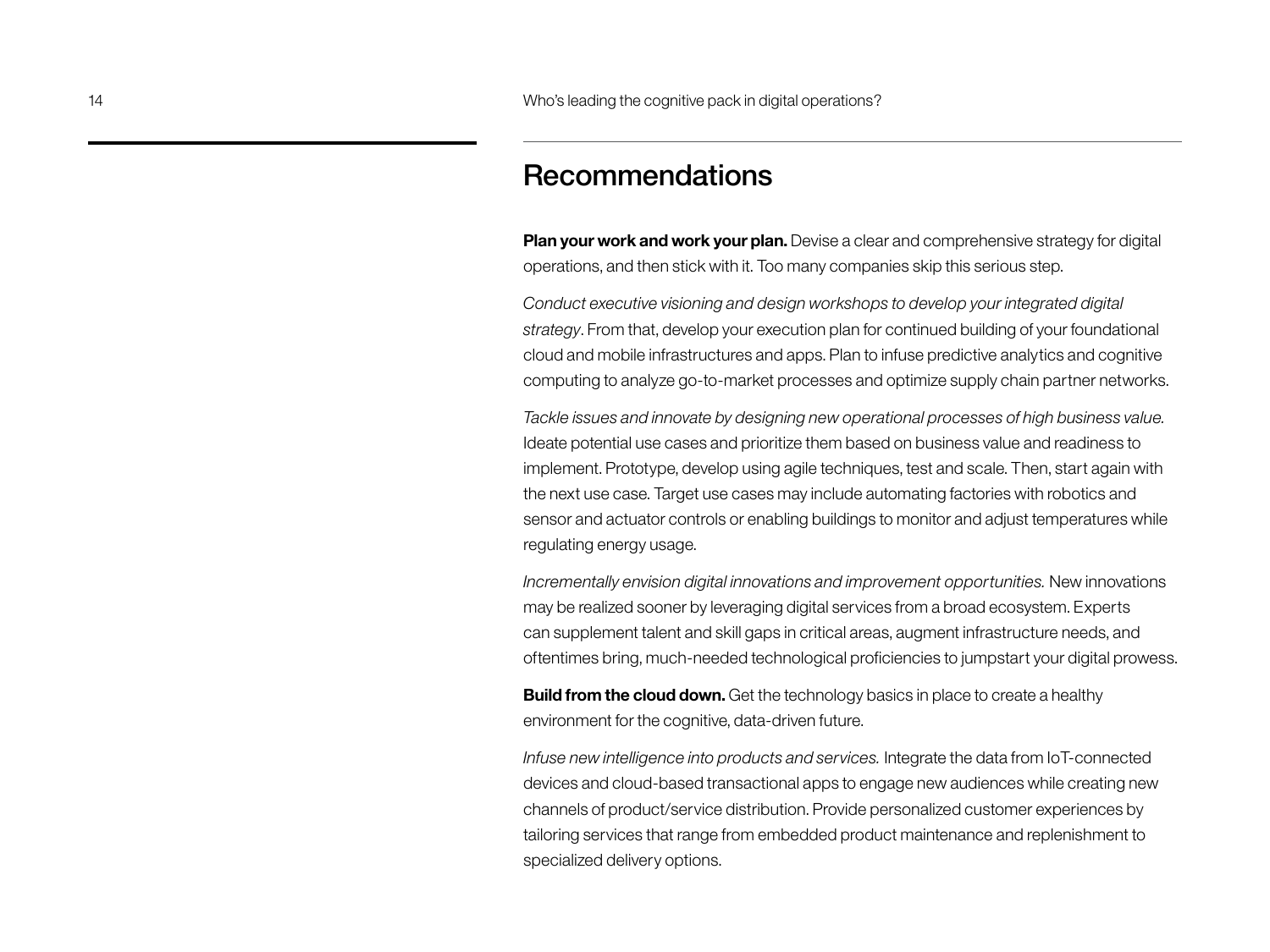*Optimize asset utilization, maintenance and physical operations via sensing, integration and advanced analytics through connected devices*. Improve return on assets across all asset classes. Predict failures and improve part quality, while foreseeing product availability.

*Automate real-time, live decisions, while building all-encompassing value chain visibility and transparency.* Leverage nontraditional sources of data (such as weather or social trends) into your transparent, operational control tower. Apply supply chain analytics and network optimization in real time, enabling automated decisions and mitigating risk.

**Follow the money.** Understanding the business imperatives – and payoffs – of digital operations helps clarify plans and solidify top-level buy-in.

*Develop new revenue streams from existing products and services, or create entirely new products and services.* Data and insights from digital operations may be the new competitive advantage. Some forward-thinking companies are actually offering "knowledge from data" as a market and even product differentiator.

*Extend operational optimization modeling to include embedded financial modeling with profitability constraints and goals.* Apply profit- and loss-based modeling with macro and micro forecasting to your global network, along with customer responsiveness optimization scenarios. Allow for real-time, "what-if" analysis as operational dynamics constantly change.

*Consider energy management as a major enhancement to your operations profitability portfolio.* Model and evaluate energy usage and methods for efficiency opportunities to reduce usage. Make the most of alternative energy investments by selling back to the grid.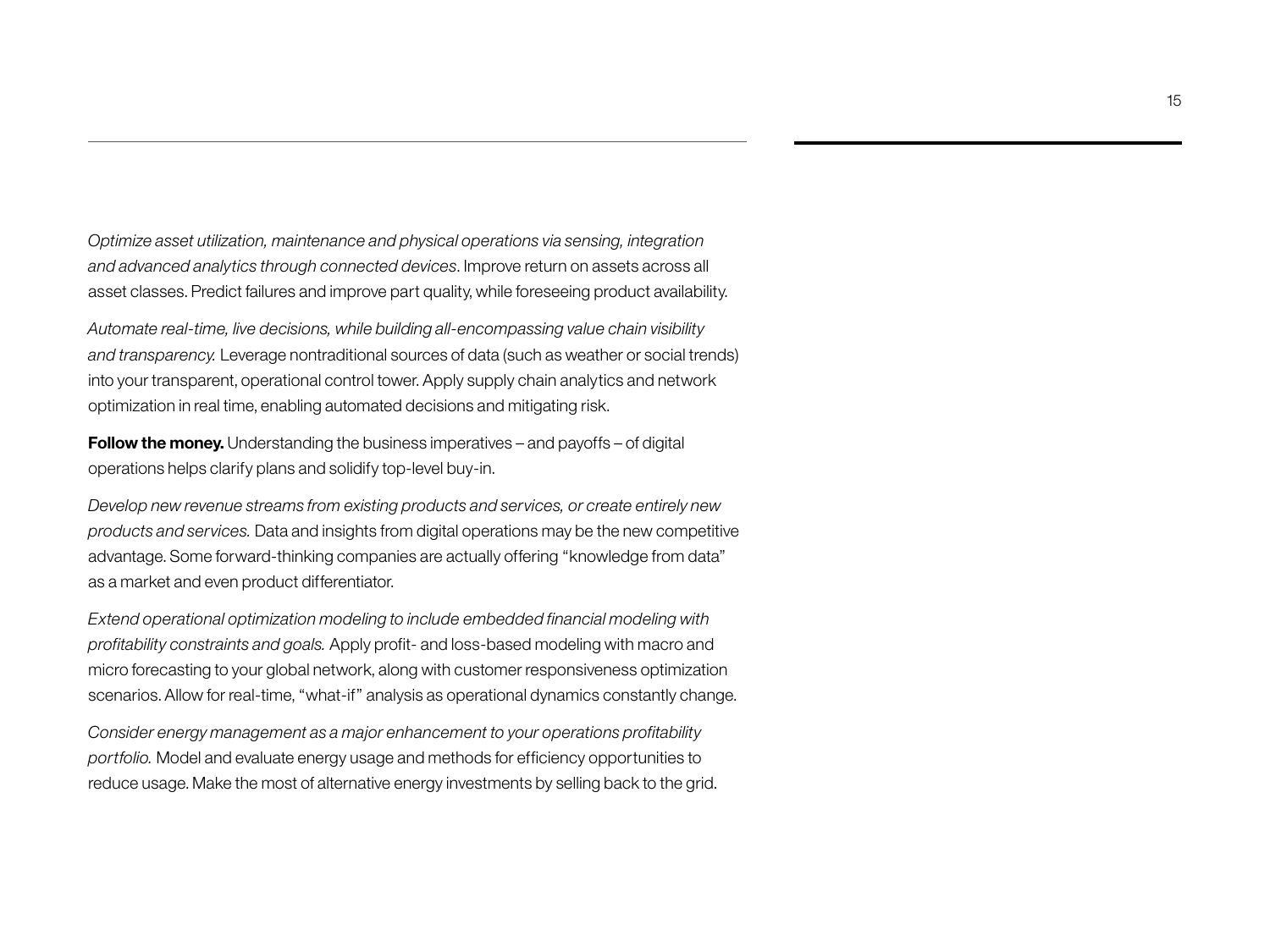# Are you ready to join, or better yet, lead the pack?

- How will you drive the digital agenda in your industry rather than having it imposed on you by competitors?
- How are you optimizing digital and physical components across the different aspects of your business strategy and operating model?
- Will your company engage in deployment of critical technologies such as IoT, cloud, analytics, mobile, collaborative/social tools and robotics to innovate, differentiate and grow?
- Why might your organization be reluctant to implement the latest technologies as it aims to increase operating efficiencies, improve the customer experience and drive innovation?
- In which areas of your operations will you advance from predictive insights to cognitive computing insights and learning processes? Who will sponsor these initiatives at an executive level to ensure commitment and resource availability?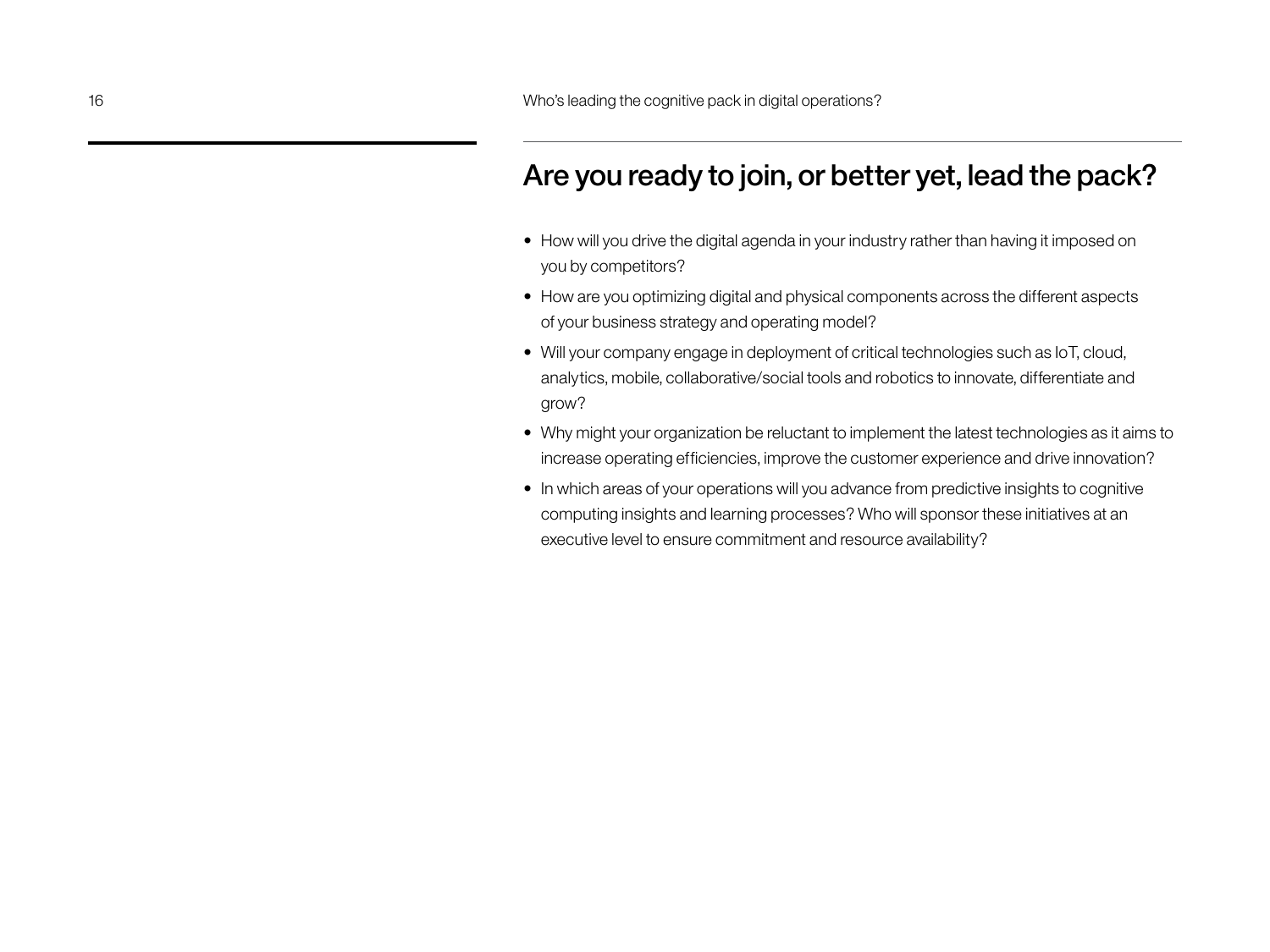### **Methodology: How we conducted our research**

IBM and Oxford Economics surveyed 500 executives, most of them from the operations function and all with direct knowledge of it, about how their companies are reinventing themselves to improve digital operations. This research included respondents from companies with at least USD 500 million in revenue in 11 countries around the world and across a variety of industries.

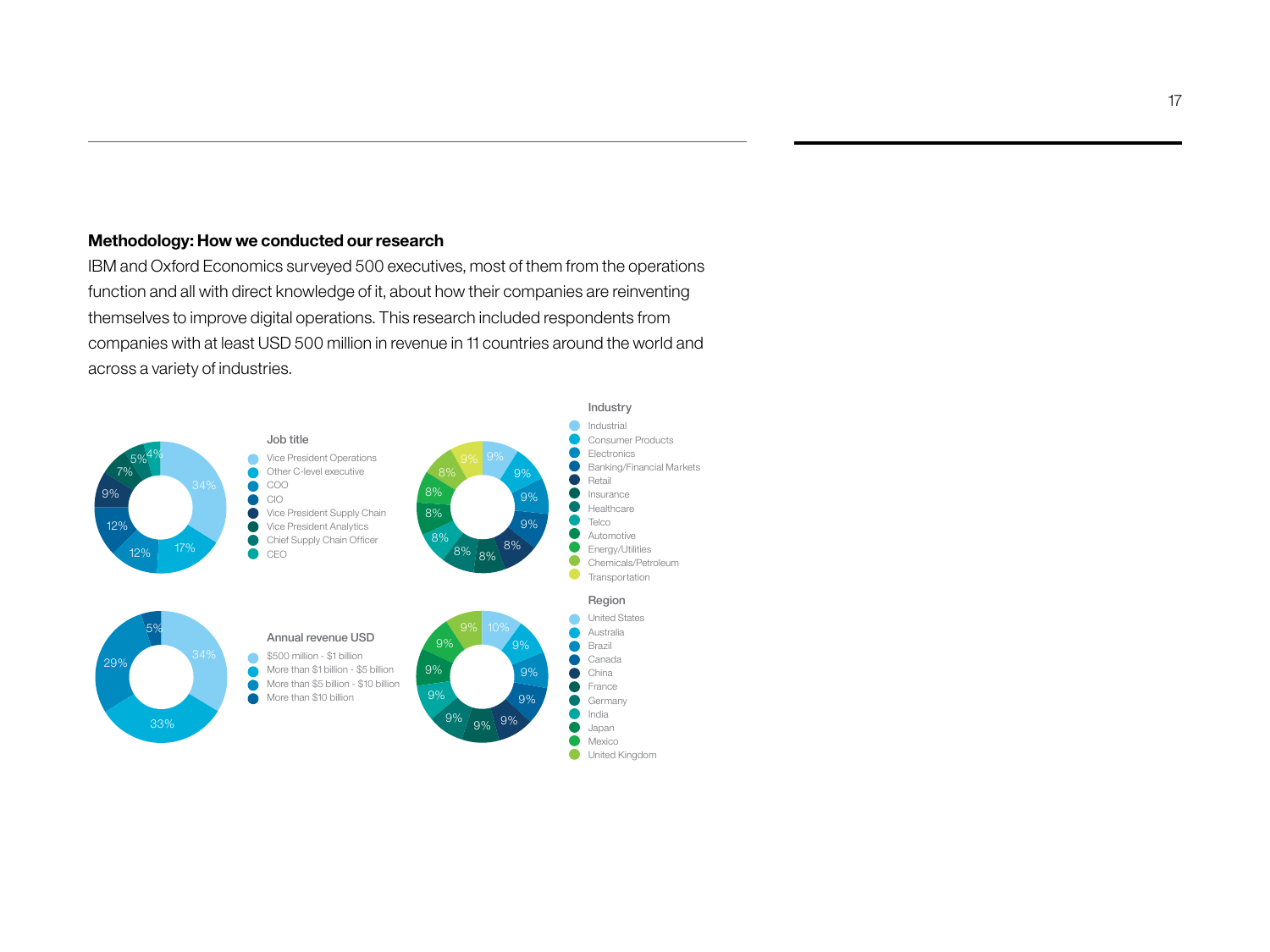### **About the authors**

Karen Butner is the Business Strategy and Analytics Digital Operations and IoT Leader for the IBM Institute for Business Value (IBV). Karen is frequently invited to speak at international conferences and is widely quoted in leading business and industry publications. With over 30 years of experience in strategy development and transformation, her passion is to assist clients in developing improvement agendas to bring significant value to their global performance. Karen can be reached at [kbutner@us.ibm.com.](mailto:kbutner@us.ibm.com)

Dave Lubowe is a Vice President and Partner in the IBM Digital consulting practice and is the North American Leader for Digital Operations and IoT. Dave has over 30 years of industry and consulting experience in electronics, consumer products and rail transportation. His consulting work has focused on large-scale transformation and continuous improvement of operational performance. He can be reached at [dave.lubowe@us.ibm.com](mailto:dave.lubowe@us.ibm.com).

Louise Skordby is a Vice President and Partner in the Business Strategy and Analytics Practice and is the European Leader for Digital Operations Consulting. With over 25 years of consulting experience, she helps clients to transform their supply chain, operations and product development strategies, processes and governance models with the help of best practices, industry specific insights and new technologies. Louise can be reached at [lskordby@se.ibm.com.](mailto:lskordby@se.ibm.com)

### **Contributors**

Kristin Biron, Visual Designer, IBM Digital Services Group

Joni McDonald, Content Strategist/Writer, IBM Digital Services Group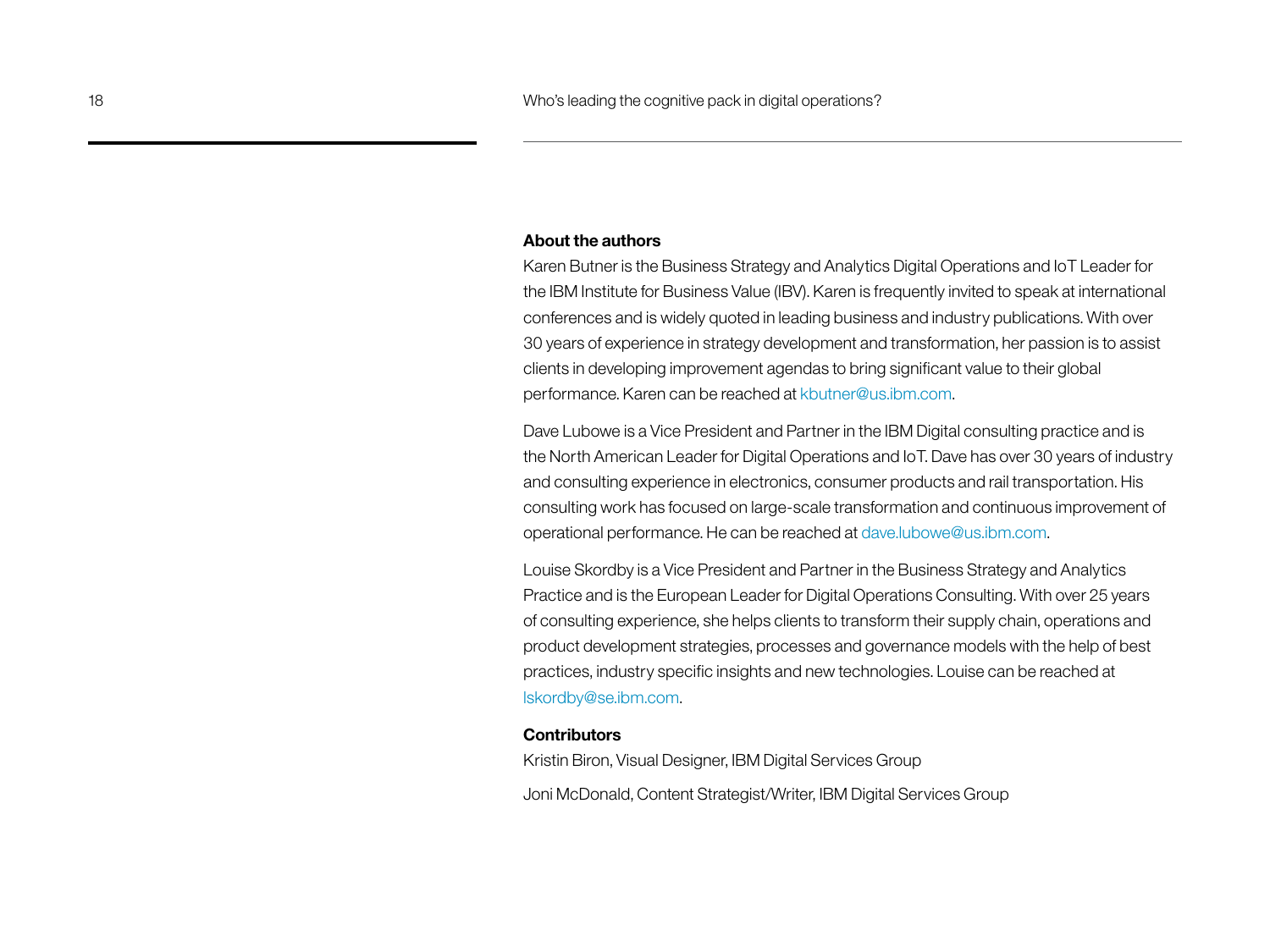### **For more information**

To learn more about this IBM Institute for Business Value study, please contact us at [iibv@us.ibm.com](mailto:iibv@us.ibm.com). Follow @IBMIBV on Twitter, and for a full catalog of our research or to subscribe to our monthly newsletter, visit: **[ibm.com](ibm.com/iibv)**/iibv.

Access IBM Institute for Business Value executive reports on your mobile device by downloading the free "IBM IBV" apps for phone or tablet from your app store.

## **The right partner for a changing world**

At IBM, we collaborate with our clients, bringing together business insight, advanced research and technology to give them a distinct advantage in today's rapidly changing environment.

### **IBM Institute for Business Value**

The IBM Institute for Business Value, part of IBM Global Business Services, develops factbased strategic insights for senior business executives around critical public and private sector issues.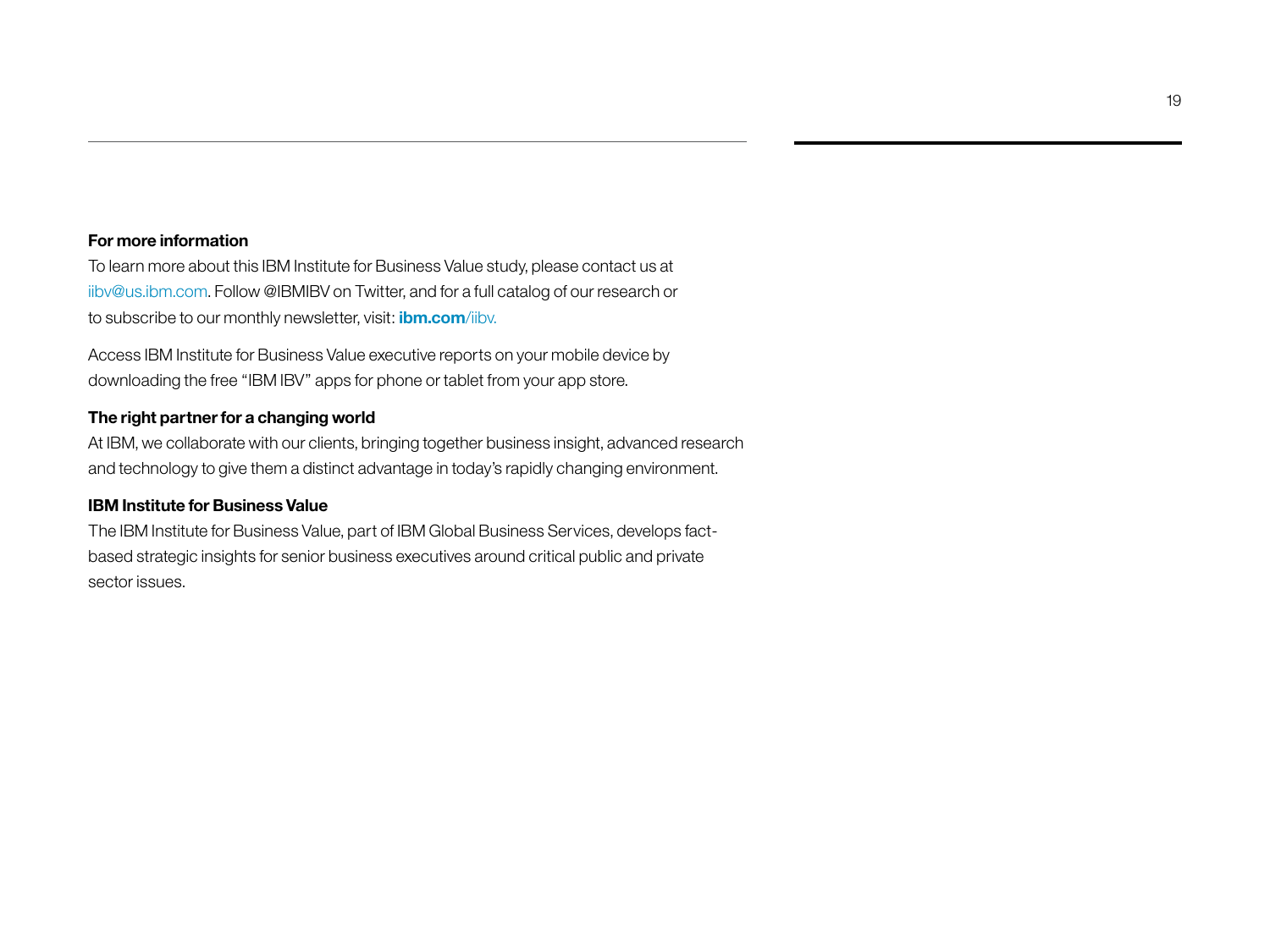#### **Related IBV publications**

Butner, Karen and Dave Lubowe. "Thinking out of the toolbox: How digital technologies are powering the operations revolution." IBM Institute for Business Value. November 2015. [http://www.ibm.com/services/us/gbs/thoughtleadership/operationstoolbox/](http://www.ibm.com/services/us/gbs/thoughtleadership/operationstoolbox)

Butner, Karen and Dave Lubowe. "The digital overhaul: Redefining manufacturing in a digital age." IBM Institute for Business Value. May 2015. [http://www.ibm.com/services/us/gbs/](http://www.ibm.com/services/us/gbs/thoughtleadership/digitalmanufacturing) [thoughtleadership/digitalmanufacturing](http://www.ibm.com/services/us/gbs/thoughtleadership/digitalmanufacturing)/

Scanio, Julie, Karen Butner and Dave Lubowe. "Digital operations transform the physical: How real-time insights can revolutionize value chains." IBM Institute for Business Value. February 2015.<http://www.ibm.com/services/us/gbs/thoughtleadership/digitaloperations>/

### **Notes and sources**

1 Butner, Karen and Dave Lubowe. "Thinking out of the toolbox." IBM Institute for Business Value. November 2015. [http://www.ibm.com/services/us/gbs/thoughtleadership/](http://www.ibm.com/services/us/gbs/thoughtleadership/operationstoolbox) [operationstoolbox](http://www.ibm.com/services/us/gbs/thoughtleadership/operationstoolbox)/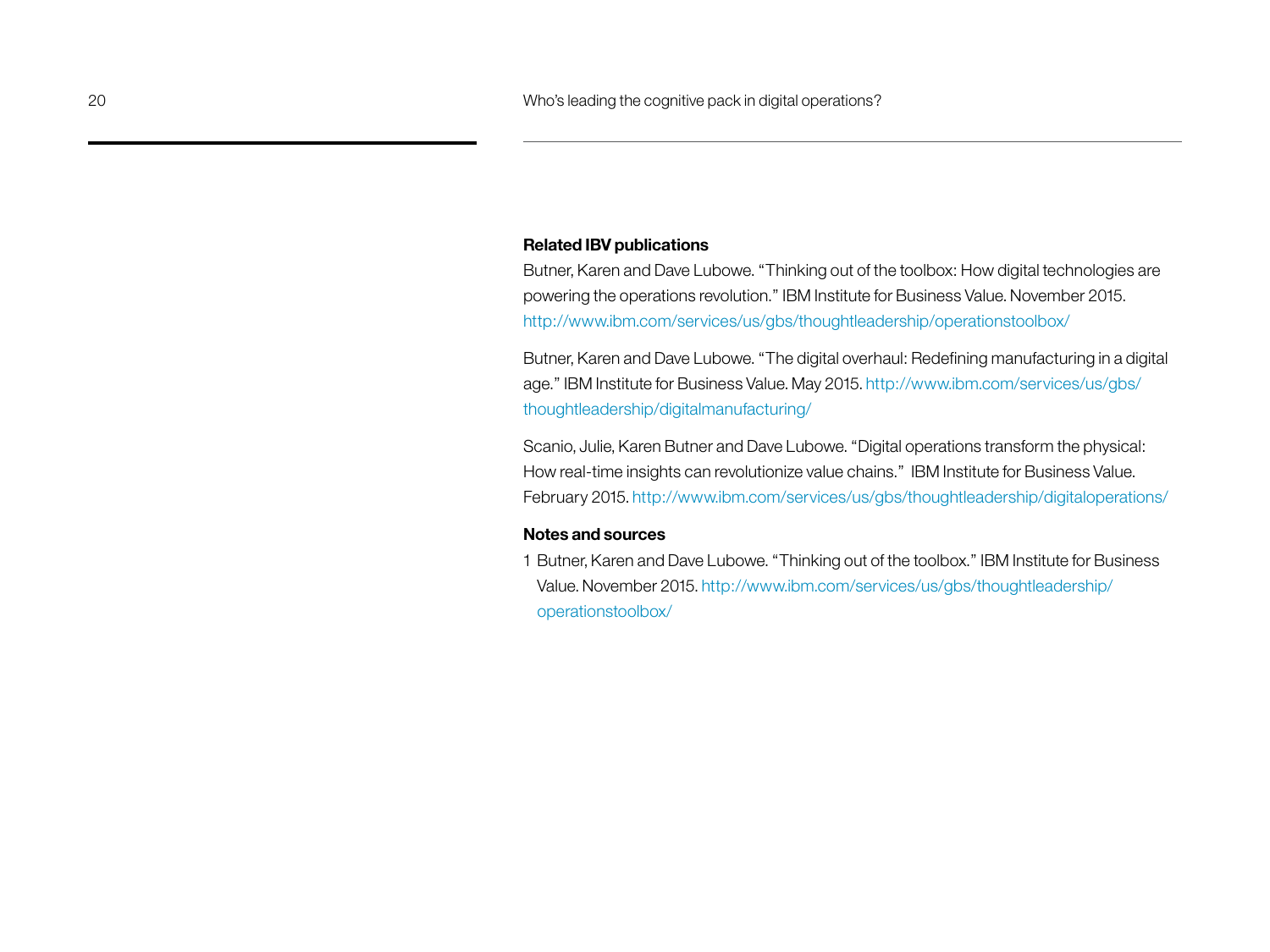#### © Copyright IBM Corporation 2016

Route 100 Somers, NY 10589 Produced in the United States of America November 2016

IBM, the IBM logo and ibm.com are trademarks of International Business Machines Corp., registered in many jurisdictions worldwide. Other product and service names might be trademarks of IBM or other companies. A current list of IBM trademarks is available on the Web at "Copyright and trademark information" at www.ibm.com/legal/copytrade.shtml.

This document is current as of the initial date of publication and may be changed by IBM at any time. Not all offerings are available in every country in which IBM operates.

The information in this document is provided "as is" without any warranty, express or implied, including without any warranties of merchantability, fitness for a particular purpose and any warranty or condition of non-infringement. IBM products are warranted according to the terms and conditions of the agreements under which they are provided.

This report is intended for general guidance only. It is not intended to be a substitute for detailed research or the exercise of professional judgment. IBM shall not be responsible for any loss whatsoever sustained by any organization or person who relies on this publication.

The data used in this report may be derived from third-party sources and IBM does not independently verify, validate or audit such data. The results from the use of such data are provided on an "as is" basis and IBM makes no representations or warranties, express or implied.



Please Recycle